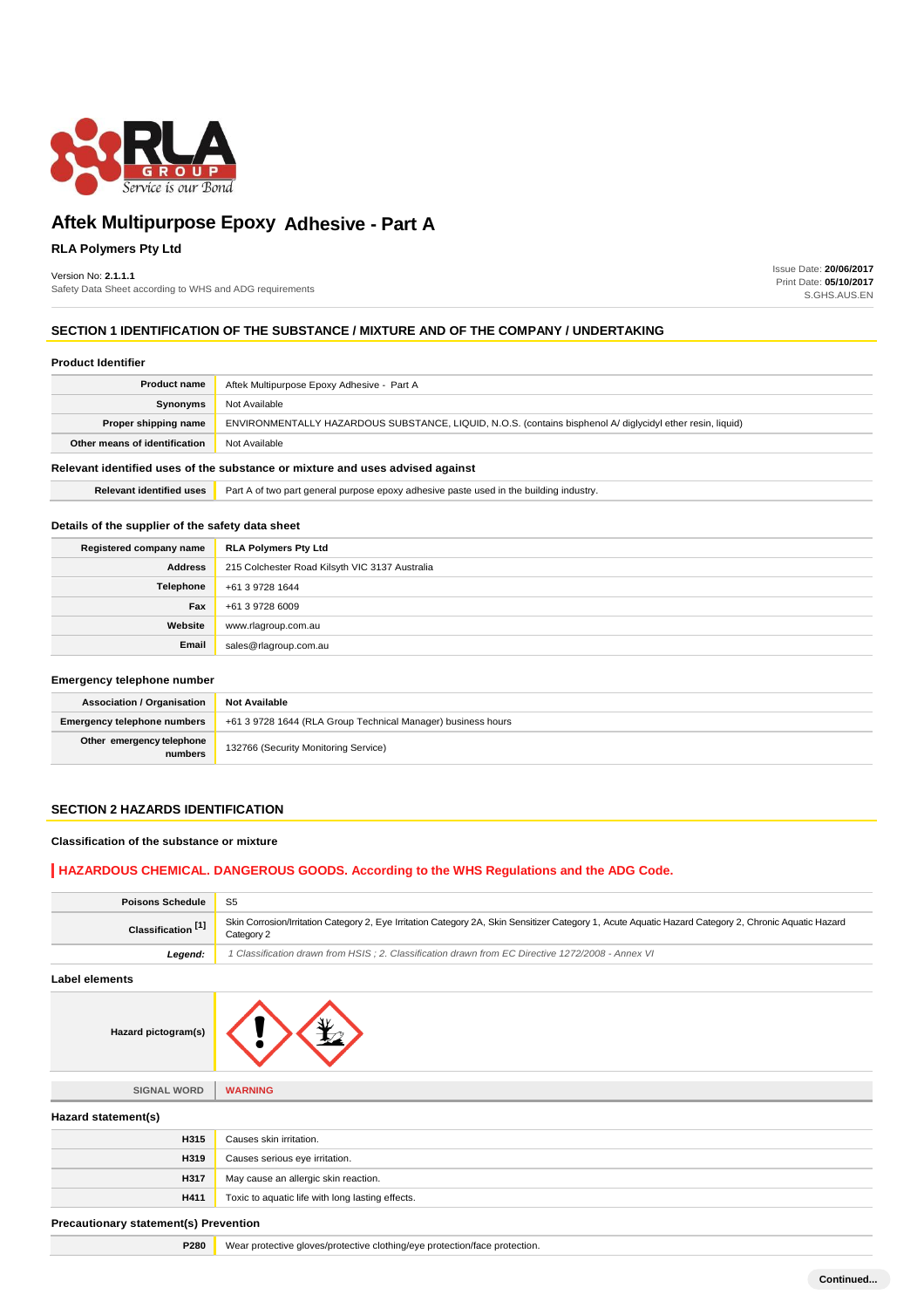| P261 | Avoid breathing mist/vapours/spray.                                    |  |
|------|------------------------------------------------------------------------|--|
| P273 | Avoid release to the environment.                                      |  |
| P272 | Contaminated work clothing should not be allowed out of the workplace. |  |
|      |                                                                        |  |

#### **Precautionary statement(s) Response**

| P362           | Take off contaminated clothing and wash before reuse.                                                                            |  |
|----------------|----------------------------------------------------------------------------------------------------------------------------------|--|
| P302+P352      | IF ON SKIN: Wash with plenty of soap and water.                                                                                  |  |
| P305+P351+P338 | IF IN EYES: Rinse cautiously with water for several minutes. Remove contact lenses, if present and easy to do. Continue rinsing. |  |
| P333+P313      | If skin irritation or rash occurs: Get medical advice/attention.                                                                 |  |

### **Precautionary statement(s) Storage**

Not Applicable

**Precautionary statement(s) Disposal**

| P501 | Dispose of contents/container in accordance with local regulations.<br>. |
|------|--------------------------------------------------------------------------|
|      |                                                                          |

### **SECTION 3 COMPOSITION / INFORMATION ON INGREDIENTS**

#### **Substances**

See section below for composition of Mixtures

### **Mixtures**

| <b>CAS No</b> | %[weight] | Name                                        |
|---------------|-----------|---------------------------------------------|
| 25068-38-6    | $30 - 60$ | bisphenol A/ diglycidyl ether resin, liquid |
| 13983-17-0    | $20$      | wollastonite                                |
| 14807-96-6    | $10 - 20$ | talc                                        |
| 68609-97-2    | $1 - 5$   | (C12-14)alkylglycidyl ether                 |
| Not Available | $1 - 10$  | Ingredients determined not to be hazardous  |

### **SECTION 4 FIRST AID MEASURES**

#### **Description of first aid measures**

| <b>Eye Contact</b>  | If this product comes in contact with the eyes:<br>Wash out immediately with fresh running water.<br>Ensure complete irrigation of the eye by keeping eyelids apart and away from eye and moving the eyelids by occasionally lifting the upper and lower lids.<br>Seek medical attention without delay; if pain persists or recurs seek medical attention.<br>Removal of contact lenses after an eye injury should only be undertaken by skilled personnel. |  |
|---------------------|-------------------------------------------------------------------------------------------------------------------------------------------------------------------------------------------------------------------------------------------------------------------------------------------------------------------------------------------------------------------------------------------------------------------------------------------------------------|--|
| <b>Skin Contact</b> | If skin contact occurs:<br>Immediately remove all contaminated clothing, including footwear.<br>Flush skin and hair with running water (and soap if available).<br>Seek medical attention in event of irritation.                                                                                                                                                                                                                                           |  |
| Inhalation          | If fumes, aerosols or combustion products are inhaled remove from contaminated area.<br>Other measures are usually unnecessary.                                                                                                                                                                                                                                                                                                                             |  |
| Ingestion           | Immediately give a glass of water.<br>First aid is not generally required. If in doubt, contact a Poisons Information Centre or a doctor.                                                                                                                                                                                                                                                                                                                   |  |

#### **Indication of any immediate medical attention and special treatment needed**

Treat symptomatically.

### **SECTION 5 FIREFIGHTING MEASURES**

### **Extinguishing media**

- Foam.
- **Dry chemical powder.**
- BCF (where regulations permit).
- Carbon dioxide.

# **Special hazards arising from the substrate or mixture**

| <b>Fire Incompatibility</b>    | Avoid contamination with oxidising agents i.e. nitrates, oxidising acids, chlorine bleaches, pool chlorine etc. as ignition may result                                                                                                                                                                                               |  |  |
|--------------------------------|--------------------------------------------------------------------------------------------------------------------------------------------------------------------------------------------------------------------------------------------------------------------------------------------------------------------------------------|--|--|
| <b>Advice for firefighters</b> |                                                                                                                                                                                                                                                                                                                                      |  |  |
| <b>Fire Fighting</b>           | Alert Fire Brigade and tell them location and nature of hazard.<br>Wear breathing apparatus plus protective gloves in the event of a fire.<br>Prevent, by any means available, spillage from entering drains or water courses.<br>Use fire fighting procedures suitable for surrounding area.                                        |  |  |
| <b>Fire/Explosion Hazard</b>   | The material is not readily combustible under normal conditions.<br>However, it will break down under fire conditions and the organic component may burn.<br>Not considered to be a significant fire risk.<br>Heat may cause expansion or decomposition with violent rupture of containers.<br>Other decomposition products include: |  |  |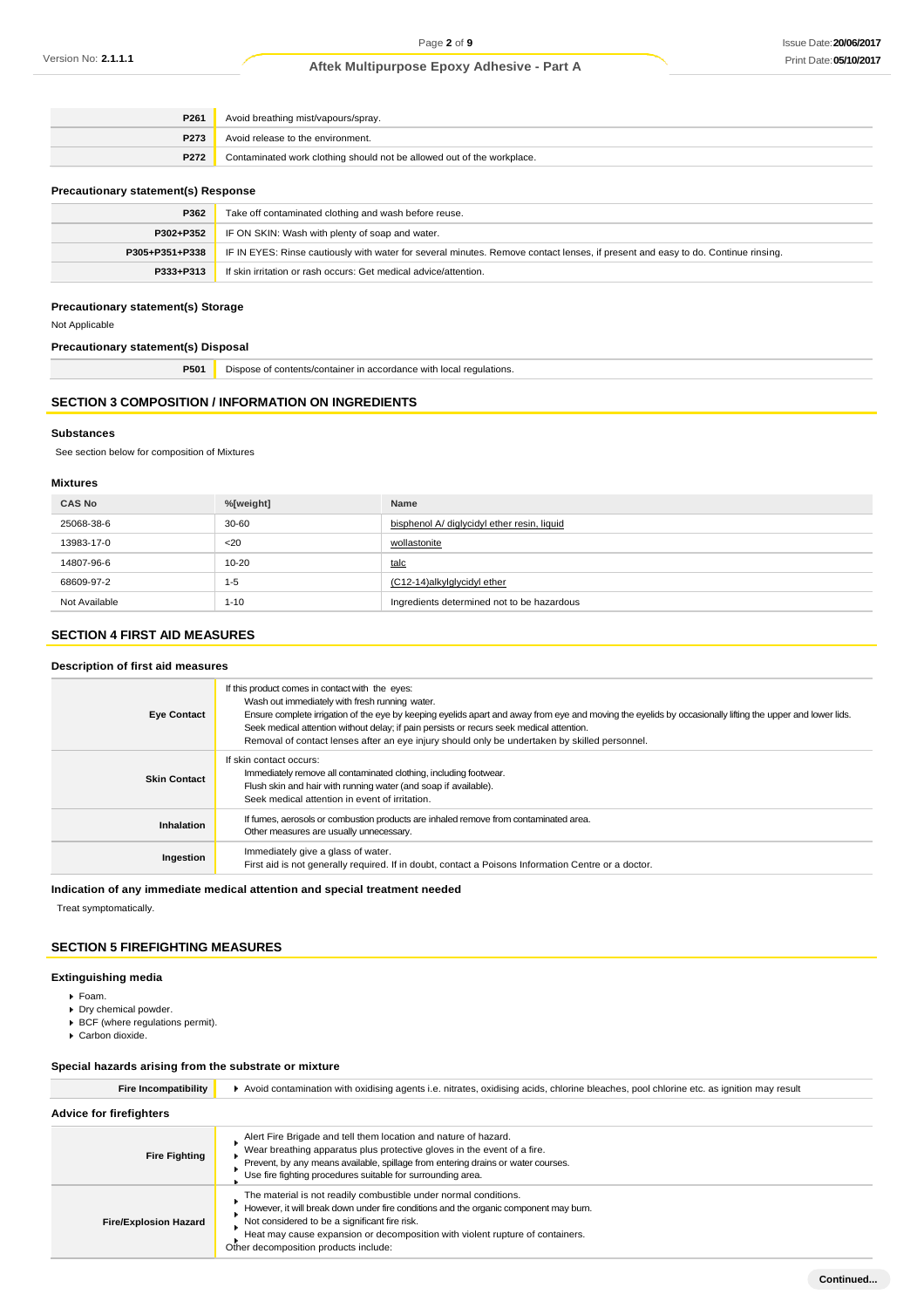|                | carbon dioxide (CO2)<br>silicon dioxide (SiO2)<br>other pyrolysis products typical of burning organic material. |
|----------------|-----------------------------------------------------------------------------------------------------------------|
| <b>HAZCHEM</b> | $\cdot$ 3Z                                                                                                      |

### **SECTION 6 ACCIDENTAL RELEASE MEASURES**

#### **Personal precautions, protective equipment and emergency procedures**

See section 8

#### **Environmental precautions**

See section 12

### **Methods and material for containment and cleaning up**

| <b>Minor Spills</b> | Environmental hazard - contain spillage.<br>Clean up all spills immediately.<br>Avoid contact with skin and eyes.<br>Wear impervious gloves and safety goggles.<br>Trowel up/scrape up.                                                             |
|---------------------|-----------------------------------------------------------------------------------------------------------------------------------------------------------------------------------------------------------------------------------------------------|
| <b>Major Spills</b> | Environmental hazard - contain spillage.<br>Minor hazard.<br>Clear area of personnel.<br>Alert Fire Brigade and tell them location and nature of hazard.<br>Control personal contact with the substance, by using protective equipment as required. |

Personal Protective Equipment advice is contained in Section 8 of the SDS.

# **SECTION 7 HANDLING AND STORAGE**

### **Precautions for safe handling**

| Safe handling     | Avoid all personal contact, including inhalation.<br>Wear protective clothing when risk of exposure occurs.<br>Use in a well-ventilated area.<br>Prevent concentration in hollows and sumps. |  |
|-------------------|----------------------------------------------------------------------------------------------------------------------------------------------------------------------------------------------|--|
| Other information | Store in original containers.<br>Keep containers securely sealed.<br>Store in a cool, dry, well-ventilated area.<br>Store away from incompatible materials and foodstuff containers.         |  |

#### **Conditions for safe storage, including any incompatibilities**

| Suitable container      | Polyethylene or polypropylene container.<br>Packing as recommended by manufacturer.<br>Check all containers are clearly labelled and free from leaks.                                                                                                                                                                                                                                                                                                                                                                                                                                                                                                                                                                                                                                                                                                                                                                                                                                  |
|-------------------------|----------------------------------------------------------------------------------------------------------------------------------------------------------------------------------------------------------------------------------------------------------------------------------------------------------------------------------------------------------------------------------------------------------------------------------------------------------------------------------------------------------------------------------------------------------------------------------------------------------------------------------------------------------------------------------------------------------------------------------------------------------------------------------------------------------------------------------------------------------------------------------------------------------------------------------------------------------------------------------------|
| Storage incompatibility | Glycidyl ethers:<br>may form unstable peroxides on storage in air light, sunlight, UV light or other ionising radiation, trace metals - inhibitor should be maintained at<br>adequate levels<br>may polymerise in contact with heat, organic and inorganic free radical producing initiators<br>may polymerise with evolution of heat in contact with oxidisers, strong acids, bases and amines<br>react violently with strong oxidisers, permanganates, peroxides, acyl halides, alkalis, ammonium persulfate, bromine dioxide<br>attack some forms of plastics, coatings, and rubber<br>Avoid cross contamination between the two liquid parts of product (kit).<br>If two part products are mixed or allowed to mix in proportions other than manufacturer's recommendation, polymerisation with gelation and evolution of<br>heat (exotherm) may occur.<br>This excess heat may generate toxic vapour<br>Avoid reaction with amines, mercaptans, strong acids and oxidising agents |

# **SECTION 8 EXPOSURE CONTROLS / PERSONAL PROTECTION**

#### **Control parameters**

#### **OCCUPATIONAL EXPOSURE LIMITS (OEL)**

#### **INGREDIENT DATA**

| Source                       | Ingredient | <b>Material name</b>                  | <b>TWA</b>           | <b>STEL</b>   | Peak          | <b>Notes</b>  |
|------------------------------|------------|---------------------------------------|----------------------|---------------|---------------|---------------|
| Australia Exposure Standards | talc       | Talc, (containing no asbestos fibres) | $2.5 \text{ mg/m}$ 3 | Not Available | Not Available | Not Available |
| Australia Exposure Standards | talc       | Soapstone (respirable dust)           | $3$ mg/m $3$         | Not Available | Not Available | Not Available |

**EMERGENCY LIMITS**

| Ingredient                                     | <b>Material name</b>                                | TEEL-1             | TEEL-2    | TEEL-3      |
|------------------------------------------------|-----------------------------------------------------|--------------------|-----------|-------------|
| bisphenol A/ diglycidyl ether resin,<br>liauid | Epoxy resin includes EPON 1001, 1007, 820, ERL-2795 | $90 \text{ mg/m}$  | 990 mg/m3 | 5,900 mg/m3 |
| talc                                           | Talc                                                | $6 \text{ mg/m}$ 3 | 66 mg/m3  | 400 mg/m3   |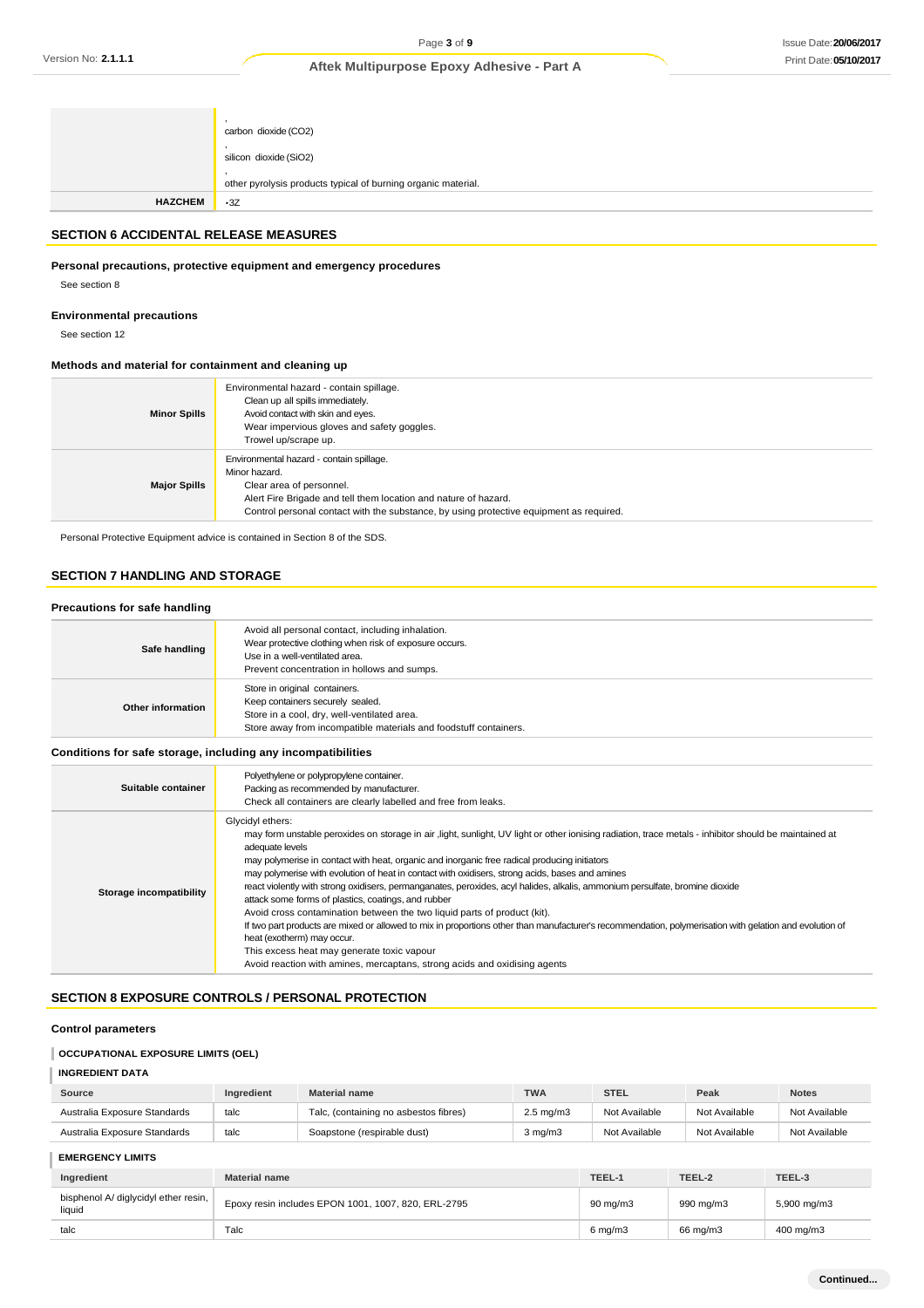| Ingredient                                     | <b>Original IDLH</b> | <b>Revised IDLH</b> |
|------------------------------------------------|----------------------|---------------------|
| bisphenol A/ diglycidyl ether resin,<br>liquid | Not Available        | Not Available       |
| wollastonite                                   | Not Available        | Not Available       |
| talc                                           | 1,000 mg/m3          | Not Available       |
| (C12-14)alkylglycidyl ether                    | Not Available        | Not Available       |
| Ingredients determined not to be<br>hazardous  | Not Available        | Not Available       |

#### **Exposure controls**

| Appropriate engineering<br>controls | Engineering controls are used to remove a hazard or place a barrier between the worker and the hazard. Well-designed engineering controls can be<br>highly effective in protecting workers and will typically be independent of worker interactions to provide this high level of protection.<br>The basic types of engineering controls are:<br>Process controls which involve changing the way a job activity or process is done to reduce the risk.<br>Enclosure and/or isolation of emission source which keeps a selected hazard "physically" away from the worker and ventilation that strategically "adds" and<br>"removes" air in the work environment.                                                                                                           |
|-------------------------------------|---------------------------------------------------------------------------------------------------------------------------------------------------------------------------------------------------------------------------------------------------------------------------------------------------------------------------------------------------------------------------------------------------------------------------------------------------------------------------------------------------------------------------------------------------------------------------------------------------------------------------------------------------------------------------------------------------------------------------------------------------------------------------|
| <b>Personal protection</b>          |                                                                                                                                                                                                                                                                                                                                                                                                                                                                                                                                                                                                                                                                                                                                                                           |
| Eye and face protection             | Safety glasses with side shields.<br>Chemical goggles.<br>Contact lenses may pose a special hazard; soft contact lenses may absorb and concentrate irritants. A written policy document, describing the wearing<br>of lenses or restrictions on use, should be created for each workplace or task.                                                                                                                                                                                                                                                                                                                                                                                                                                                                        |
| <b>Skin protection</b>              | See Hand protection below                                                                                                                                                                                                                                                                                                                                                                                                                                                                                                                                                                                                                                                                                                                                                 |
| Hands/feet protection               | NOTE:<br>The material may produce skin sensitisation in predisposed individuals. Care must be taken, when removing gloves and other protective equipment, to<br>avoid all possible skin contact.<br>Contaminated leather items, such as shoes, belts and watch-bands should be removed and destroyed.<br>When handling liquid-grade epoxy resins wear chemically protective gloves (e.g nitrile or nitrile-butatoluene rubber), boots and aprons.<br>DO NOT use cotton or leather (which absorb and concentrate the resin), polyvinyl chloride, rubber or polyethylene gloves (which absorb the resin).<br>DO NOT use barrier creams containing emulsified fats and oils as these may absorb the resin; silicone-based barrier creams should be reviewed prior<br>to use. |
| <b>Body protection</b>              | See Other protection below                                                                                                                                                                                                                                                                                                                                                                                                                                                                                                                                                                                                                                                                                                                                                |
| Other protection                    | Overalls.<br>P.V.C. apron.<br>Barrier cream.                                                                                                                                                                                                                                                                                                                                                                                                                                                                                                                                                                                                                                                                                                                              |
| <b>Thermal hazards</b>              | Not Available                                                                                                                                                                                                                                                                                                                                                                                                                                                                                                                                                                                                                                                                                                                                                             |

#### **Recommended material(s)**

**GLOVE SELECTION INDEX**

Glove selection is based on a modified presentation of the:

*"***Forsberg Clothing Performance Index".**

The effect(s) of the following substance(s) are taken into account in the *computergenerated* selection:

Aftek Multipurpose Epoxy Adhesive - Part A

| <b>Material</b>   | <b>CPI</b> |
|-------------------|------------|
| <b>BUTYL</b>      | C          |
| <b>CPE</b>        | C          |
| <b>NEOPRENE</b>   | C          |
| NEOPRENE/NATURAL  | C          |
| <b>NITRILE</b>    | C          |
| NITRILE+PVC       | C          |
| PE/EVAL/PE        | C          |
| <b>PVA</b>        | C          |
| <b>PVC</b>        | C          |
| SARANEX-23        | C          |
| SARANEX-23 2-PLY  | C          |
| <b>TEFLON</b>     | C          |
| <b>VITON</b>      | C          |
| VITON/CHLOROBUTYL | C          |
| VITON/NEOPRENE    | C          |

\* PI - Performance Index A: Best

Selection

B: Satisfactory; may degrade after 4 hours continuous immersion

C: Poor to Dangerous Choice for other than short term immersion

**NOTE**: As a series of factors will influence the actual performance of the glove, a final

selection must be based on detailed observation. -

### **Respiratory protection**

Type A-P Filter of sufficient capacity. (AS/NZS 1716 & 1715, EN 143:2000 & 149:2001, ANSI Z88 or national equivalent)

Where the concentration of gas/particulates in the breathing zone, approaches or exceeds the "Exposure Standard" (or ES), respiratory protection is required.

Degree of protection varies with both face-piece and Class of filter; the nature of protection varies with Type of filter.

| <b>Required Minimum</b><br><b>Protection Factor</b> | Half-Face<br>Respirator | <b>Full-Face</b><br>Respirator    | <b>Powered Air</b><br>Respirator       |
|-----------------------------------------------------|-------------------------|-----------------------------------|----------------------------------------|
| up to $10 \times ES$                                | A-AUS P <sub>2</sub>    |                                   | A-PAPR-AUS /<br>Class 1 P <sub>2</sub> |
| up to $50 \times ES$                                | ۰                       | A-AUS / Class 1<br>P <sub>2</sub> | ۰                                      |
| up to $100 \times ES$                               | -                       | $A-2P2$                           | A-PAPR-2 P2 $\land$                    |

^ - Full-face

A(All classes) = Organic vapours, B AUS or B1 = Acid gasses, B2 = Acid gas or hydrogen cyanide(HCN), B3 = Acid gas or hydrogen cyanide(HCN), E = Sulfur dioxide(SO2), G = Agricultural chemicals,  $K =$  Ammonia(NH3), Hg = Mercury, NO = Oxides of nitrogen, MB = Methyl bromide, AX = Low boiling point organic compounds(below 65 degC)

Cartridge respirators should never be used for emergency ingress or in areas of unknown vapour concentrations or oxygen content. The wearer must be warned to leave the contaminated area immediately on detecting any odours through the respirator. The odour may indicate that the mask is not functioning properly, that the vapour concentration is too high, or that the mask is not properly fitted. Because of these limitations, only restricted use of cartridge respirators is considered appropriate.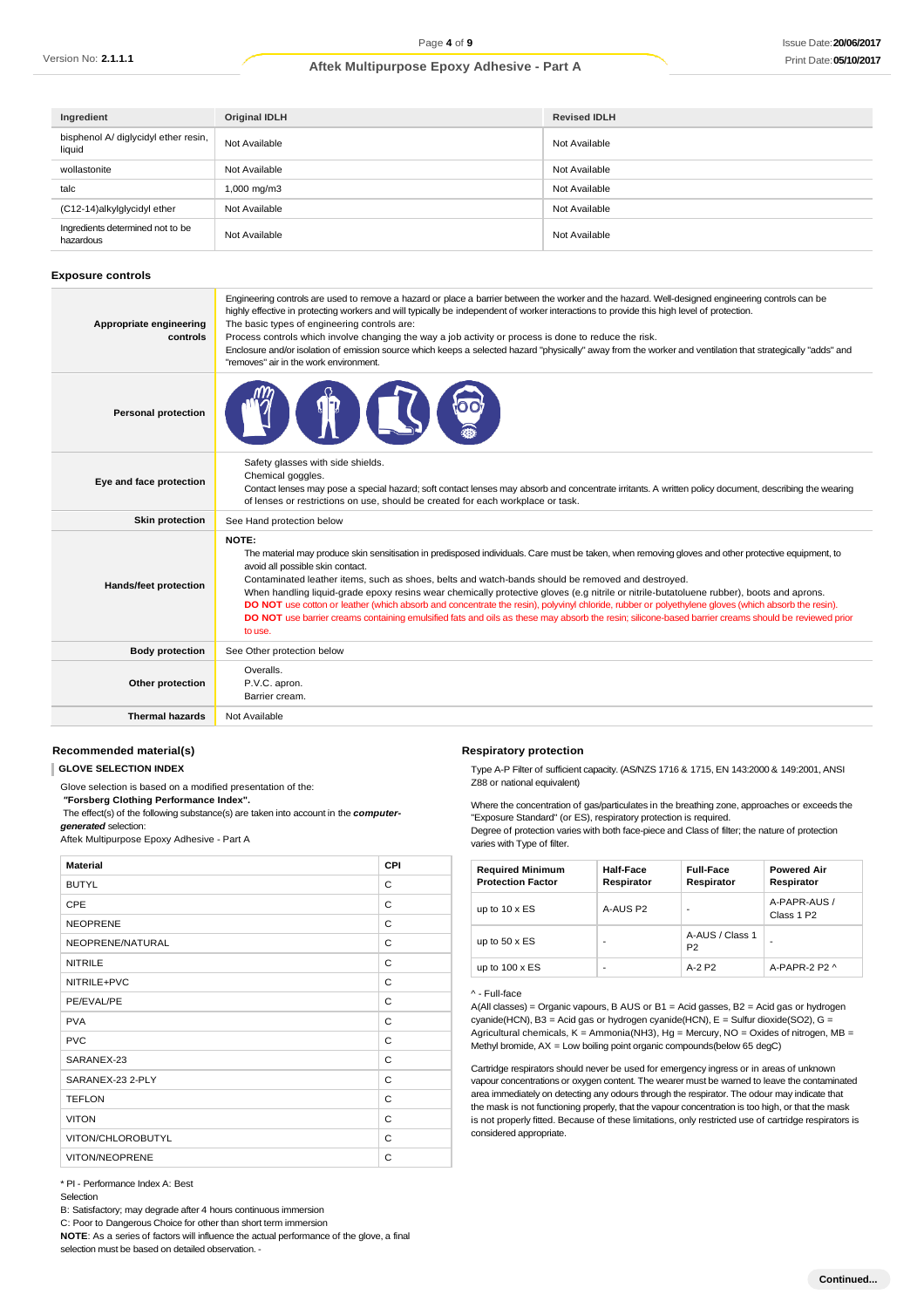\* Where the glove is to be used on a short term, casual or infrequent basis, factors such as "feel" or convenience (e.g. disposability), may dictate a choice of gloves which might otherwise be unsuitable following long-term or frequent use. A qualified practitioner should be consulted.

### **SECTION 9 PHYSICAL AND CHEMICAL PROPERTIES**

#### **Information on basic physical and chemical properties**

| Appearance                                      | Thick white paste; not miscible with water. |                                            |                |
|-------------------------------------------------|---------------------------------------------|--------------------------------------------|----------------|
|                                                 |                                             |                                            |                |
| <b>Physical state</b>                           | Non Slump Paste                             | Relative density (Water = 1)               | $1.2 - 1.3$    |
| Odour                                           | Not Available                               | Partition coefficient n-octanol /<br>water | Not Available  |
| <b>Odour threshold</b>                          | Not Available                               | Auto-ignition temperature (°C)             | Not Available  |
| pH (as supplied)                                | Not Applicable                              | <b>Decomposition temperature</b>           | Not Available  |
| Melting point / freezing point<br>(°C)          | Not Available                               | <b>Viscosity (cSt)</b>                     | Not Available  |
| Initial boiling point and boiling<br>range (°C) | Not Available                               | Molecular weight (g/mol)                   | Not Applicable |
| Flash point (°C)                                | Not Applicable                              | <b>Taste</b>                               | Not Available  |
| <b>Evaporation rate</b>                         | Not Available                               | <b>Explosive properties</b>                | Not Available  |
| Flammability                                    | Not Applicable                              | <b>Oxidising properties</b>                | Not Available  |
| Upper Explosive Limit (%)                       | Not Applicable                              | Surface Tension (dyn/cm or<br>$mN/m$ )     | Not Available  |
| Lower Explosive Limit (%)                       | Not Applicable                              | <b>Volatile Component (%vol)</b>           | Not Available  |
| Vapour pressure (kPa)                           | Not Available                               | Gas group                                  | Not Available  |
| Solubility in water (g/L)                       | Immiscible                                  | pH as a solution (1%)                      | Not Available  |
| Vapour density (Air = 1)                        | Not Available                               | VOC g/L                                    | Not Available  |

### **SECTION 10 STABILITY AND REACTIVITY**

| Reactivity                                 | See section 7                                                                                                                    |
|--------------------------------------------|----------------------------------------------------------------------------------------------------------------------------------|
| <b>Chemical stability</b>                  | Unstable in the presence of incompatible materials.<br>Product is considered stable.<br>Hazardous polymerisation will not occur. |
| Possibility of hazardous<br>reactions      | See section 7                                                                                                                    |
| <b>Conditions to avoid</b>                 | See section 7                                                                                                                    |
| Incompatible materials                     | See section 7                                                                                                                    |
| <b>Hazardous decomposition</b><br>products | See section 5                                                                                                                    |

### **SECTION 11 TOXICOLOGICAL INFORMATION**

### **Information on toxicological effects**

| <b>Inhaled</b>                                       | The material is not thought to produce adverse health effects or irritation of the respiratory tract (as classified by EC Directives using animal models).<br>Nevertheless, good hygiene practice requires that exposure be kept to a minimum and that suitable control measures be used in an occupational setting.<br>Not normally a hazard due to non-volatile nature of product                                                                                                  |                                                 |  |
|------------------------------------------------------|--------------------------------------------------------------------------------------------------------------------------------------------------------------------------------------------------------------------------------------------------------------------------------------------------------------------------------------------------------------------------------------------------------------------------------------------------------------------------------------|-------------------------------------------------|--|
| Ingestion                                            | Ingestion may result in nausea, abdominal irritation, pain and vomiting                                                                                                                                                                                                                                                                                                                                                                                                              |                                                 |  |
| <b>Skin Contact</b>                                  | This material can cause inflammation of the skin on contact in some persons.<br>The material may accentuate any pre-existing dermatitis condition<br>Open cuts, abraded or irritated skin should not be exposed to this material<br>Entry into the blood-stream, through, for example, cuts, abrasions or lesions, may produce systemic injury with harmful effects. Examine the skin prior to the<br>use of the material and ensure that any external damage is suitably protected. |                                                 |  |
| Eye                                                  | This material can cause eye irritation and damage in some persons.                                                                                                                                                                                                                                                                                                                                                                                                                   |                                                 |  |
| Chronic                                              | Skin contact with the material is more likely to cause a sensitisation reaction in some persons compared to the general population.<br>Substance accumulation, in the human body, may occur and may cause some concern following repeated or long-term occupational exposure.<br>Prolonged or repeated skin contact may cause drying with cracking, irritation and possible dermatitis following.                                                                                    |                                                 |  |
|                                                      |                                                                                                                                                                                                                                                                                                                                                                                                                                                                                      |                                                 |  |
| <b>Aftek Multipurpose Epoxy</b><br>Adhseive - Part A | <b>TOXICITY</b><br>Not Available                                                                                                                                                                                                                                                                                                                                                                                                                                                     | <b>IRRITATION</b><br>Not Available              |  |
| bisphenol A/ diglycidyl ether<br>resin, liquid       | <b>TOXICITY</b><br>dermal (rat) LD50: >1200 mg/kg $^{2}$<br>Oral (rat) LD50: >1000 mg/kg <sup>[2]</sup>                                                                                                                                                                                                                                                                                                                                                                              | <b>IRRITATION</b><br>Eye (rabbit): 100mg - Mild |  |
| wollastonite                                         | <b>TOXICITY</b><br>Not Available                                                                                                                                                                                                                                                                                                                                                                                                                                                     | <b>IRRITATION</b><br>Not Available              |  |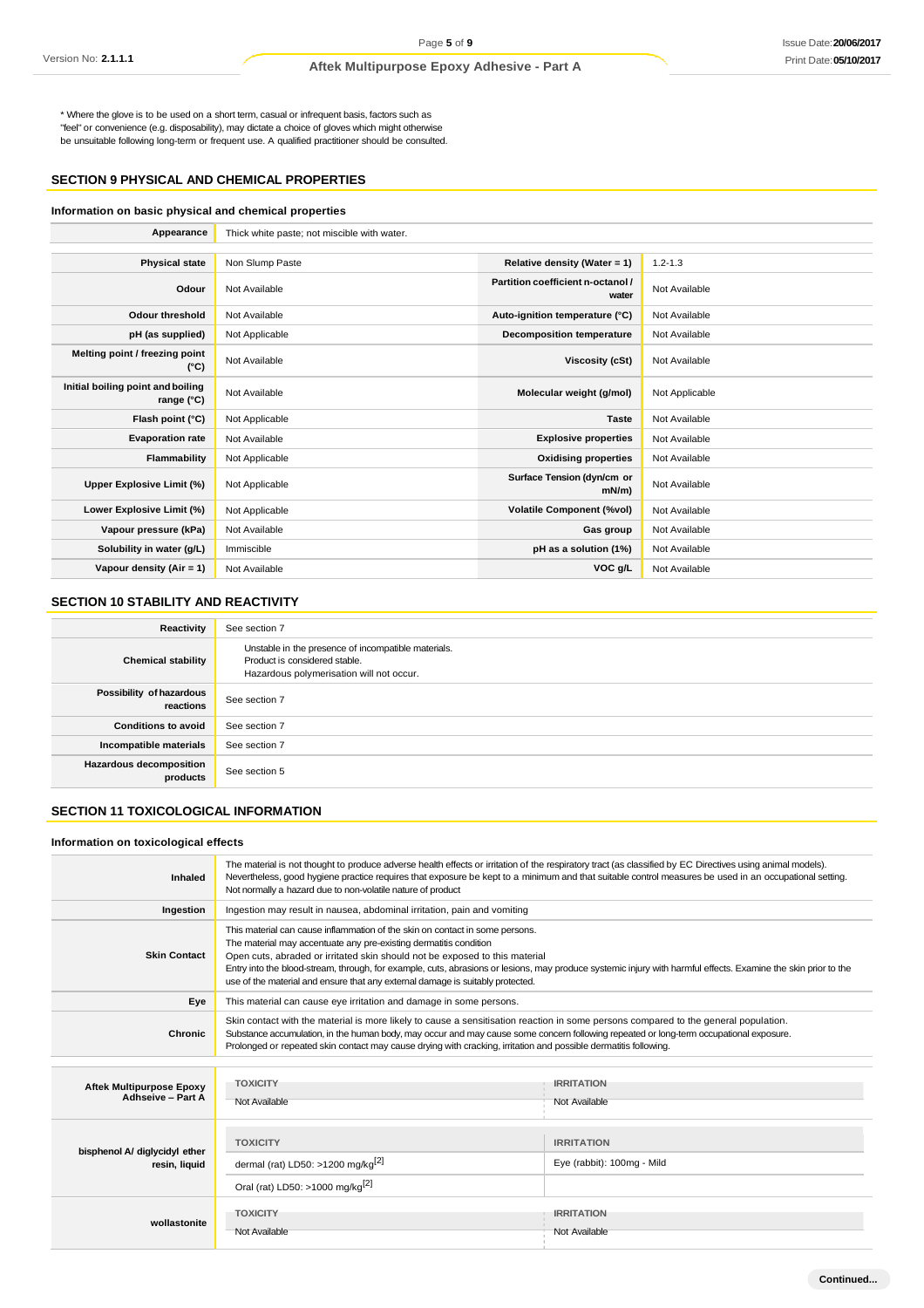| talc                                                                                              | <b>TOXICITY</b><br>Not Available                                                                                                                                                                                                                                                                                                                                                                                                                                                                                                                                                                                                                                                                                                                                                                                                                                                                                                                                                                                                                                                                                                                                                                                                                               | <b>IRRITATION</b><br>Skin (human): 0.3 mg/3d-l mild |                                                                                                                                                                                                                                                                                                                                                                                                                                                                               |  |
|---------------------------------------------------------------------------------------------------|----------------------------------------------------------------------------------------------------------------------------------------------------------------------------------------------------------------------------------------------------------------------------------------------------------------------------------------------------------------------------------------------------------------------------------------------------------------------------------------------------------------------------------------------------------------------------------------------------------------------------------------------------------------------------------------------------------------------------------------------------------------------------------------------------------------------------------------------------------------------------------------------------------------------------------------------------------------------------------------------------------------------------------------------------------------------------------------------------------------------------------------------------------------------------------------------------------------------------------------------------------------|-----------------------------------------------------|-------------------------------------------------------------------------------------------------------------------------------------------------------------------------------------------------------------------------------------------------------------------------------------------------------------------------------------------------------------------------------------------------------------------------------------------------------------------------------|--|
|                                                                                                   |                                                                                                                                                                                                                                                                                                                                                                                                                                                                                                                                                                                                                                                                                                                                                                                                                                                                                                                                                                                                                                                                                                                                                                                                                                                                |                                                     |                                                                                                                                                                                                                                                                                                                                                                                                                                                                               |  |
|                                                                                                   | <b>TOXICITY</b>                                                                                                                                                                                                                                                                                                                                                                                                                                                                                                                                                                                                                                                                                                                                                                                                                                                                                                                                                                                                                                                                                                                                                                                                                                                | <b>IRRITATION</b>                                   |                                                                                                                                                                                                                                                                                                                                                                                                                                                                               |  |
|                                                                                                   | Oral (rat) LD50: >10000 mg/kg <sup>[2]</sup>                                                                                                                                                                                                                                                                                                                                                                                                                                                                                                                                                                                                                                                                                                                                                                                                                                                                                                                                                                                                                                                                                                                                                                                                                   | Eye (rabbit): mild [Ciba]                           |                                                                                                                                                                                                                                                                                                                                                                                                                                                                               |  |
|                                                                                                   |                                                                                                                                                                                                                                                                                                                                                                                                                                                                                                                                                                                                                                                                                                                                                                                                                                                                                                                                                                                                                                                                                                                                                                                                                                                                | Skin (guinea pig): sensitiser                       |                                                                                                                                                                                                                                                                                                                                                                                                                                                                               |  |
| (C12-14)alkylglycidyl ether                                                                       |                                                                                                                                                                                                                                                                                                                                                                                                                                                                                                                                                                                                                                                                                                                                                                                                                                                                                                                                                                                                                                                                                                                                                                                                                                                                | Skin (human): Irritant                              |                                                                                                                                                                                                                                                                                                                                                                                                                                                                               |  |
|                                                                                                   |                                                                                                                                                                                                                                                                                                                                                                                                                                                                                                                                                                                                                                                                                                                                                                                                                                                                                                                                                                                                                                                                                                                                                                                                                                                                | Skin (human): non- sensitiser                       |                                                                                                                                                                                                                                                                                                                                                                                                                                                                               |  |
|                                                                                                   |                                                                                                                                                                                                                                                                                                                                                                                                                                                                                                                                                                                                                                                                                                                                                                                                                                                                                                                                                                                                                                                                                                                                                                                                                                                                | Skin (rabbit): moderate                             |                                                                                                                                                                                                                                                                                                                                                                                                                                                                               |  |
|                                                                                                   |                                                                                                                                                                                                                                                                                                                                                                                                                                                                                                                                                                                                                                                                                                                                                                                                                                                                                                                                                                                                                                                                                                                                                                                                                                                                | Skin: Moderate                                      |                                                                                                                                                                                                                                                                                                                                                                                                                                                                               |  |
| Legend:                                                                                           | 1. Value obtained from Europe ECHA Registered Substances - Acute toxicity 2.* Value obtained from manufacturer's SDS. Unless otherwise specified<br>data extracted from RTECS - Register of Toxic Effect of chemical Substances                                                                                                                                                                                                                                                                                                                                                                                                                                                                                                                                                                                                                                                                                                                                                                                                                                                                                                                                                                                                                                |                                                     |                                                                                                                                                                                                                                                                                                                                                                                                                                                                               |  |
| <b>BISPHENOL A/ DIGLYCIDYL</b><br><b>ETHER RESIN, LIQUID</b>                                      | of endocrine disruptors that mimic oestrogens is widely used in industry, particularly in plastics<br>Bisphenol A (BPA) and some related compounds exhibit oestrogenic activity in human breast cancer cell line MCF-7, but there were remarkable<br>differences in activity. Several derivatives of BPA exhibited significant thyroid hormonal activity towards rat pituitary cell line GH3, which releases growth<br>hormone in a thyroid hormone-dependent manner. However, BPA and several other derivatives did not show such activity.<br>Animal testing over 13 weeks showed bisphenol A diglycidyl ether (BADGE) caused mild to moderate, chronic, inflammation of the skin.<br>Reproductive and Developmental Toxicity: Animal testing showed BADGE given over several months caused reduction in body weight but had no<br>reproductive effects.<br>Cancer-causing potential: It has been concluded that bisphenol A diglycidyl ether cannot be classified with respect to its cancer-causing potential in<br>humans.<br>Genetic toxicity: Laboratory tests on genetic toxicity of BADGE have so far been negative.<br>Foetoxicity has been observed in animal studies Oral (rabbit, female) NOEL 180 mg/kg (teratogenicity; NOEL (maternal 60 mg/kg |                                                     | The chemical structure of hydroxylated diphenylalkanes or bisphenols consists of two phenolic rings joined together through a bridging carbon. This class                                                                                                                                                                                                                                                                                                                     |  |
| <b>TALC</b>                                                                                       | Asthma-like symptoms may continue for months or even years after exposure to the material ends. This may be due to a non-allergic condition known as<br>reactive airways dysfunction syndrome (RADS) which can occur after exposure to high levels of highly irritating compound. Main criteria for diagnosing<br>RADS include the absence of previous airways disease in a non-atopic individual, with sudden onset of persistent asthma-like symptoms within minutes to<br>hours of a documented exposure to the irritant. Other criteria for diagnosis of RADS include a reversible airflow pattern on lung function tests, moderate to<br>severe bronchial hyperreactivity on methacholine challenge testing, and the lack of minimal lymphocytic inflammation, without eosinophilia.<br>The overuse of talc in nursing infants has resulted in respiratory damage causing fluid in the lungs and lung inflammation which may lead to death within<br>hours of inhalation.<br>Long-term exposure can also cause a variety of respiratory symptoms.                                                                                                                                                                                                         |                                                     |                                                                                                                                                                                                                                                                                                                                                                                                                                                                               |  |
| <b>BISPHENOL A/ DIGLYCIDYL</b><br>ETHER RESIN, LIQUID &<br>(C12-14) ALKYLGLYCIDYL<br><b>ETHER</b> | The following information refers to contact allergens as a group and may not be specific to this product.<br>Contact allergies quickly manifest themselves as contact eczema, more rarely as urticaria or Quincke's oedema. The pathogenesis of contact eczema<br>immune reactions.                                                                                                                                                                                                                                                                                                                                                                                                                                                                                                                                                                                                                                                                                                                                                                                                                                                                                                                                                                            |                                                     | involves a cell-mediated (T lymphocytes) immune reaction of the delayed type. Other allergic skin reactions, e.g. contact urticaria, involve antibody-mediated                                                                                                                                                                                                                                                                                                                |  |
| <b>BISPHENOL A/ DIGLYCIDYL</b><br>ETHER RESIN, LIQUID &<br><b>WOLLASTONITE &amp; TALC</b>         | The substance is classified by IARC as Group 3:<br><b>NOT</b> classifiable as to its carcinogenicity to humans.<br>Evidence of carcinogenicity may be inadequate or limited in animal testing.                                                                                                                                                                                                                                                                                                                                                                                                                                                                                                                                                                                                                                                                                                                                                                                                                                                                                                                                                                                                                                                                 |                                                     |                                                                                                                                                                                                                                                                                                                                                                                                                                                                               |  |
| <b>WOLLASTONITE &amp; TALC</b>                                                                    | No significant acute toxicological data identified in literature search.                                                                                                                                                                                                                                                                                                                                                                                                                                                                                                                                                                                                                                                                                                                                                                                                                                                                                                                                                                                                                                                                                                                                                                                       |                                                     |                                                                                                                                                                                                                                                                                                                                                                                                                                                                               |  |
| <b>Acute Toxicity</b>                                                                             | ◎                                                                                                                                                                                                                                                                                                                                                                                                                                                                                                                                                                                                                                                                                                                                                                                                                                                                                                                                                                                                                                                                                                                                                                                                                                                              | Carcinogenicity                                     | ◎                                                                                                                                                                                                                                                                                                                                                                                                                                                                             |  |
| <b>Skin Irritation/Corrosion</b>                                                                  | ✔                                                                                                                                                                                                                                                                                                                                                                                                                                                                                                                                                                                                                                                                                                                                                                                                                                                                                                                                                                                                                                                                                                                                                                                                                                                              | Reproductivity                                      | ◎                                                                                                                                                                                                                                                                                                                                                                                                                                                                             |  |
| <b>Serious Eye Damage/Irritation</b>                                                              | ✔                                                                                                                                                                                                                                                                                                                                                                                                                                                                                                                                                                                                                                                                                                                                                                                                                                                                                                                                                                                                                                                                                                                                                                                                                                                              | <b>STOT - Single Exposure</b>                       | ⊚                                                                                                                                                                                                                                                                                                                                                                                                                                                                             |  |
| <b>Respiratory or Skin</b><br>sensitisation                                                       | ✔                                                                                                                                                                                                                                                                                                                                                                                                                                                                                                                                                                                                                                                                                                                                                                                                                                                                                                                                                                                                                                                                                                                                                                                                                                                              | <b>STOT - Repeated Exposure</b>                     | O                                                                                                                                                                                                                                                                                                                                                                                                                                                                             |  |
| <b>Mutagenicity</b>                                                                               | ⊚                                                                                                                                                                                                                                                                                                                                                                                                                                                                                                                                                                                                                                                                                                                                                                                                                                                                                                                                                                                                                                                                                                                                                                                                                                                              | <b>Aspiration Hazard</b>                            | ◎                                                                                                                                                                                                                                                                                                                                                                                                                                                                             |  |
|                                                                                                   |                                                                                                                                                                                                                                                                                                                                                                                                                                                                                                                                                                                                                                                                                                                                                                                                                                                                                                                                                                                                                                                                                                                                                                                                                                                                |                                                     | $I$ around: $\blacksquare$ $\blacksquare$ $\blacksquare$ $\blacksquare$ $\blacksquare$ $\blacksquare$ $\blacksquare$ $\blacksquare$ $\blacksquare$ $\blacksquare$ $\blacksquare$ $\blacksquare$ $\blacksquare$ $\blacksquare$ $\blacksquare$ $\blacksquare$ $\blacksquare$ $\blacksquare$ $\blacksquare$ $\blacksquare$ $\blacksquare$ $\blacksquare$ $\blacksquare$ $\blacksquare$ $\blacksquare$ $\blacksquare$ $\blacksquare$ $\blacksquare$ $\blacksquare$ $\blacksquare$ |  |

*Legend: – Data available but does not fill the criteria for classification – Data available to make classification*

*– Data Not Available to make classification*

### **SECTION 12 ECOLOGICAL INFORMATION**

**Toxicity**

| <b>Aftek Multipurpose Epoxy</b><br>Adhesive - Part A | <b>ENDPOINT</b>  | <b>TEST DURATION (HR)</b> | <b>SPECIES</b>                | <b>VALUE</b>     | <b>SOURCE</b>    |
|------------------------------------------------------|------------------|---------------------------|-------------------------------|------------------|------------------|
|                                                      | Not<br>Available | Not Available             | Not Available                 | Not<br>Available | Not<br>Available |
| bisphenol A/ diglycidyl ether<br>resin, liquid       | <b>ENDPOINT</b>  | <b>TEST DURATION (HR)</b> | <b>SPECIES</b>                | <b>VALUE</b>     | <b>SOURCE</b>    |
|                                                      | <b>LC50</b>      | 96                        | Fish                          | $1.2$ mg/L       | $\overline{2}$   |
|                                                      | <b>EC50</b>      | 72                        | Algae or other aquatic plants | $9.4$ mg/L       | $\overline{2}$   |
|                                                      | <b>NOEC</b>      | 72                        | Algae or other aquatic plants | $2.4$ mg/L       | $\overline{c}$   |
|                                                      |                  |                           |                               |                  |                  |
| wollastonite                                         | <b>ENDPOINT</b>  | <b>TEST DURATION (HR)</b> | <b>SPECIES</b>                | <b>VALUE</b>     | <b>SOURCE</b>    |
|                                                      | Not<br>Available | Not Available             | Not Available                 | Not<br>Available | Not<br>Available |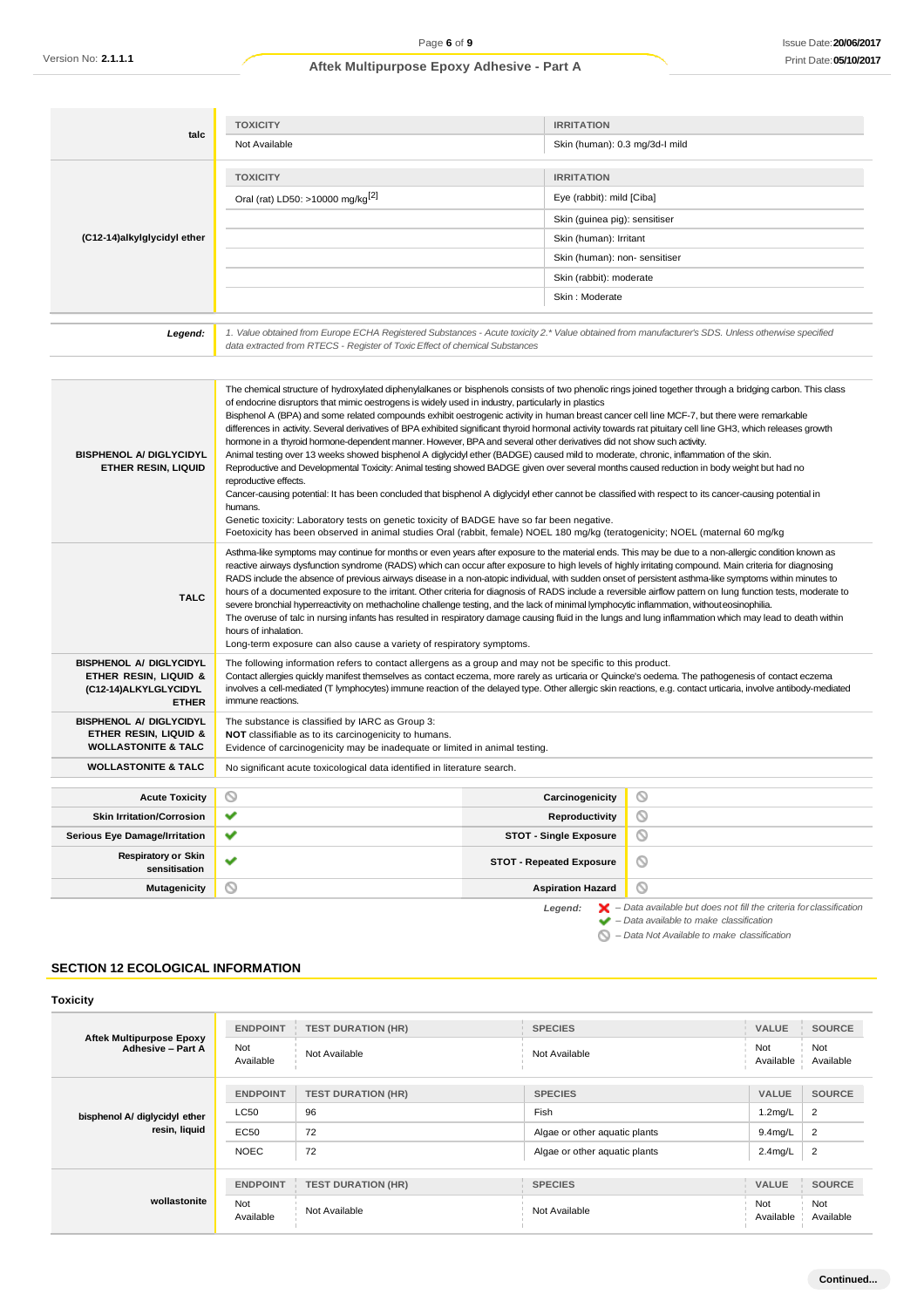| talc                                                                                                                                                                                                                                                                                                                                                                                                       | <b>ENDPOINT</b>  | <b>TEST DURATION (HR)</b> | <b>SPECIES</b> | VALUE            | SOURCE           |
|------------------------------------------------------------------------------------------------------------------------------------------------------------------------------------------------------------------------------------------------------------------------------------------------------------------------------------------------------------------------------------------------------------|------------------|---------------------------|----------------|------------------|------------------|
|                                                                                                                                                                                                                                                                                                                                                                                                            | Not<br>Available | Not Available             | Not Available  | Not<br>Available | Not<br>Available |
| (C12-14)alkylglycidyl ether                                                                                                                                                                                                                                                                                                                                                                                | <b>ENDPOINT</b>  | <b>TEST DURATION (HR)</b> | <b>SPECIES</b> | VALUE            | <b>SOURCE</b>    |
|                                                                                                                                                                                                                                                                                                                                                                                                            | Not<br>Available | Not Available             | Not Available  | Not<br>Available | Not<br>Available |
| Extracted from 1. IUCLID Toxicity Data 2. Europe ECHA Registered Substances - Ecotoxicological Information - Aquatic Toxicity 3. EPIWIN Suite V3.12<br>Legend:<br>(QSAR) - Aquatic Toxicity Data (Estimated) 4. US EPA, Ecotox database - Aquatic Toxicity Data 5. ECETOC Aquatic Hazard Assessment Data 6. NITE<br>(Japan) - Bioconcentration Data 7. METI (Japan) - Bioconcentration Data 8. Vendor Data |                  |                           |                |                  |                  |

Toxic to aquatic organisms, may cause long-term adverse effects in the aquatic environment. Do NOT allow product to come in contact with surface waters or to intertidal areas below the mean high water mark. Do not contaminate water when cleaning equipment or disposing of equipment wash-waters. Wastes resulting from use of the product must be disposed of on site or at approved waste sites.

**DO NOT** discharge into sewer or waterways.

#### **Persistence and degradability**

| Ingredient                                     | Persistence: Water/Soil | Persistence: Air |
|------------------------------------------------|-------------------------|------------------|
| bisphenol A/ diglycidyl ether resin,<br>liquid | <b>HIGH</b>             | <b>HIGH</b>      |

#### **Bioaccumulative potential**

| Ingredient                                     | <b>Bioaccumulation</b>   |
|------------------------------------------------|--------------------------|
| bisphenol A/ diglycidyl ether resin,<br>liquid | LOW (LogKOW = $2.6835$ ) |
|                                                |                          |

### **Mobility in soil**

| Ingredient                                       | <b>Mobility</b>      |
|--------------------------------------------------|----------------------|
| bisphenol A/ diglycidyl ether resin,  <br>liquid | LOW (KOC = $51.43$ ) |

#### **SECTION 13 DISPOSAL CONSIDERATIONS**

#### **Waste treatment methods**

| Product / Packaging disposal | Containers may still present a chemical hazard/danger when empty.<br>Return to supplier for reuse/ recycling if possible.<br>Otherwise:<br>If container can not be cleaned sufficiently well to ensure that residuals do not remain or if the container cannot be used to store the same product, then<br>puncture containers, to prevent re-use, and bury at an authorised landfill.<br>► Where possible retain label warnings and SDS and observe all notices pertaining to the product.<br>DO NOT allow wash water from cleaning or process equipment to enter drains.<br>It may be necessary to collect all wash water for treatment before disposal.<br>In all cases disposal to sewer may be subject to local laws and regulations and these should be considered first.<br>• Where in doubt contact the responsible authority.<br>▶ Recycle wherever possible or consult manufacturer for recycling options. |
|------------------------------|---------------------------------------------------------------------------------------------------------------------------------------------------------------------------------------------------------------------------------------------------------------------------------------------------------------------------------------------------------------------------------------------------------------------------------------------------------------------------------------------------------------------------------------------------------------------------------------------------------------------------------------------------------------------------------------------------------------------------------------------------------------------------------------------------------------------------------------------------------------------------------------------------------------------|
|                              | Consult State Land Waste Authority for disposal.<br>Bury or incinerate residue at an approved site.<br>▶ Recycle containers if possible, or dispose of in an authorised landfill.                                                                                                                                                                                                                                                                                                                                                                                                                                                                                                                                                                                                                                                                                                                                   |

#### **SECTION 14 TRANSPORT INFORMATION**

### **Labels Required**

| <b>Marine Pollutant</b> |                                                                                                            |
|-------------------------|------------------------------------------------------------------------------------------------------------|
| <b>HAZCHEM</b>          | $\cdot$ 3Z                                                                                                 |
| Land transport (ADG)    |                                                                                                            |
| <b>UN number</b>        | 3082                                                                                                       |
| UN proper shipping name | ENVIRONMENTALLY HAZARDOUS SUBSTANCE, LIQUID, N.O.S. (contains bisphenol A/ diglycidyl ether resin, liquid) |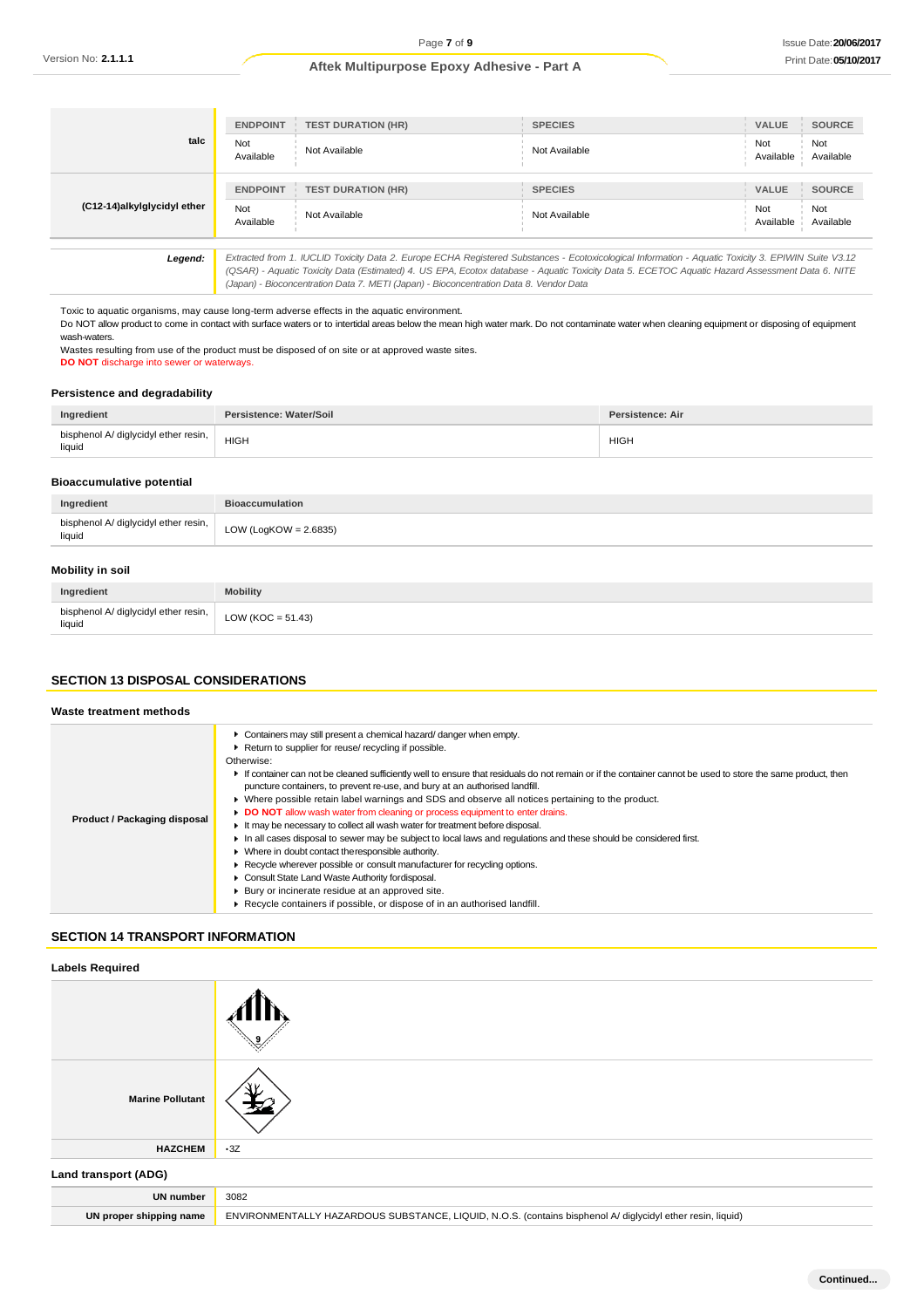| Transport hazard class(es)   | Class<br>9<br>Subrisk<br>Not Applicable                               |
|------------------------------|-----------------------------------------------------------------------|
| Packing group                | Ш                                                                     |
| <b>Environmental hazard</b>  | Environmentally hazardous                                             |
| Special precautions for user | Special provisions<br>274 331 335 375 AU01<br>5 L<br>Limited quantity |

Environmentally Hazardous Substances meeting the descriptions of UN 3077 or UN 3082 are not subject to this Code when transported by road or rail in;

(a) packagings; (b) IBCs; or

(c) any other receptacle not exceeding 500 kg(L). - Australian Special Provisions (SP AU01) - ADG Code 7th Ed.

#### **Air transport (ICAO-IATA / DGR)**

| UN number                    | 3082                                                                                                                                                                         |                                                                                                              |                                                                |  |
|------------------------------|------------------------------------------------------------------------------------------------------------------------------------------------------------------------------|--------------------------------------------------------------------------------------------------------------|----------------------------------------------------------------|--|
| UN proper shipping name      |                                                                                                                                                                              | Environmentally hazardous substance, liquid, n.o.s. * (contains bisphenol A/ diglycidyl ether resin, liquid) |                                                                |  |
| Transport hazard class(es)   | <b>ICAO/IATA Class</b><br><b>ICAO / IATA Subrisk</b><br><b>ERG Code</b>                                                                                                      | 9<br>Not Applicable<br>9L                                                                                    |                                                                |  |
| Packing group                | $\mathbf{III}$                                                                                                                                                               |                                                                                                              |                                                                |  |
| <b>Environmental hazard</b>  | Environmentally hazardous                                                                                                                                                    |                                                                                                              |                                                                |  |
| Special precautions for user | Special provisions<br>Cargo Only Packing Instructions<br>Cargo Only Maximum Qty / Pack<br>Passenger and Cargo Packing Instructions<br>Passenger and Cargo Maximum Qty / Pack | Passenger and Cargo Limited Quantity Packing Instructions<br>Passenger and Cargo Limited Maximum Qty / Pack  | A97 A158 A197<br>964<br>450L<br>964<br>450L<br>Y964<br>30 kg G |  |

#### **Sea transport (IMDG-Code / GGVSee)**

| <b>UN number</b>             | 3082                                                                 |                                                                                                            |  |  |
|------------------------------|----------------------------------------------------------------------|------------------------------------------------------------------------------------------------------------|--|--|
| UN proper shipping name      |                                                                      | ENVIRONMENTALLY HAZARDOUS SUBSTANCE, LIQUID, N.O.S. (contains bisphenol A/ diglycidyl ether resin, liquid) |  |  |
| Transport hazard class(es)   | <b>IMDG Class</b><br>9<br><b>IMDG Subrisk</b>                        | Not Applicable                                                                                             |  |  |
| Packing group                | $\mathbf{III}$                                                       |                                                                                                            |  |  |
| <b>Environmental hazard</b>  | <b>Marine Pollutant</b>                                              |                                                                                                            |  |  |
| Special precautions for user | <b>EMS Number</b><br>Special provisions<br><b>Limited Quantities</b> | $F-A$ , S-F<br>274 335 969<br>5L                                                                           |  |  |

**Transport in bulk according to Annex II of MARPOL and the IBC code** Not Applicable

#### **SECTION 15 REGULATORY INFORMATION**

| Safety, health and environmental regulations / legislation specific for the substance or mixture |  |
|--------------------------------------------------------------------------------------------------|--|
|                                                                                                  |  |

| BISPHENOL A/ DIGLYCIDYL ETHER RESIN, LIQUID(25068-38-6) IS FOUND ON THE FOLLOWING REGULATORY LISTS |                                                                                                  |  |
|----------------------------------------------------------------------------------------------------|--------------------------------------------------------------------------------------------------|--|
| Australia Hazardous Substances Information System - Consolidated Lists                             | Australia Inventory of Chemical Substances (AICS)                                                |  |
| WOLLASTONITE(13983-17-0) IS FOUND ON THE FOLLOWING REGULATORY LISTS                                |                                                                                                  |  |
| Australia Inventory of Chemical Substances (AICS)                                                  | International Agency for Research on Cancer (IARC) - Agents Classified by the IARC<br>Monographs |  |
| TALC(14807-96-6) IS FOUND ON THE FOLLOWING REGULATORY LISTS                                        |                                                                                                  |  |
| Australia Exposure Standards                                                                       | Australia Inventory of Chemical Substances (AICS)                                                |  |
| Australia Hazardous Substances Information System - Consolidated Lists                             | International Agency for Research on Cancer (IARC) - Agents Classified by the IARC<br>Monographs |  |

#### **(C12-14)ALKYLGLYCIDYL ETHER(68609-97-2) IS FOUND ON THE FOLLOWING REGULATORY LISTS**

Australia Hazardous Substances Information System - Consolidated Lists Australia Inventory of Chemical Substances (AICS)